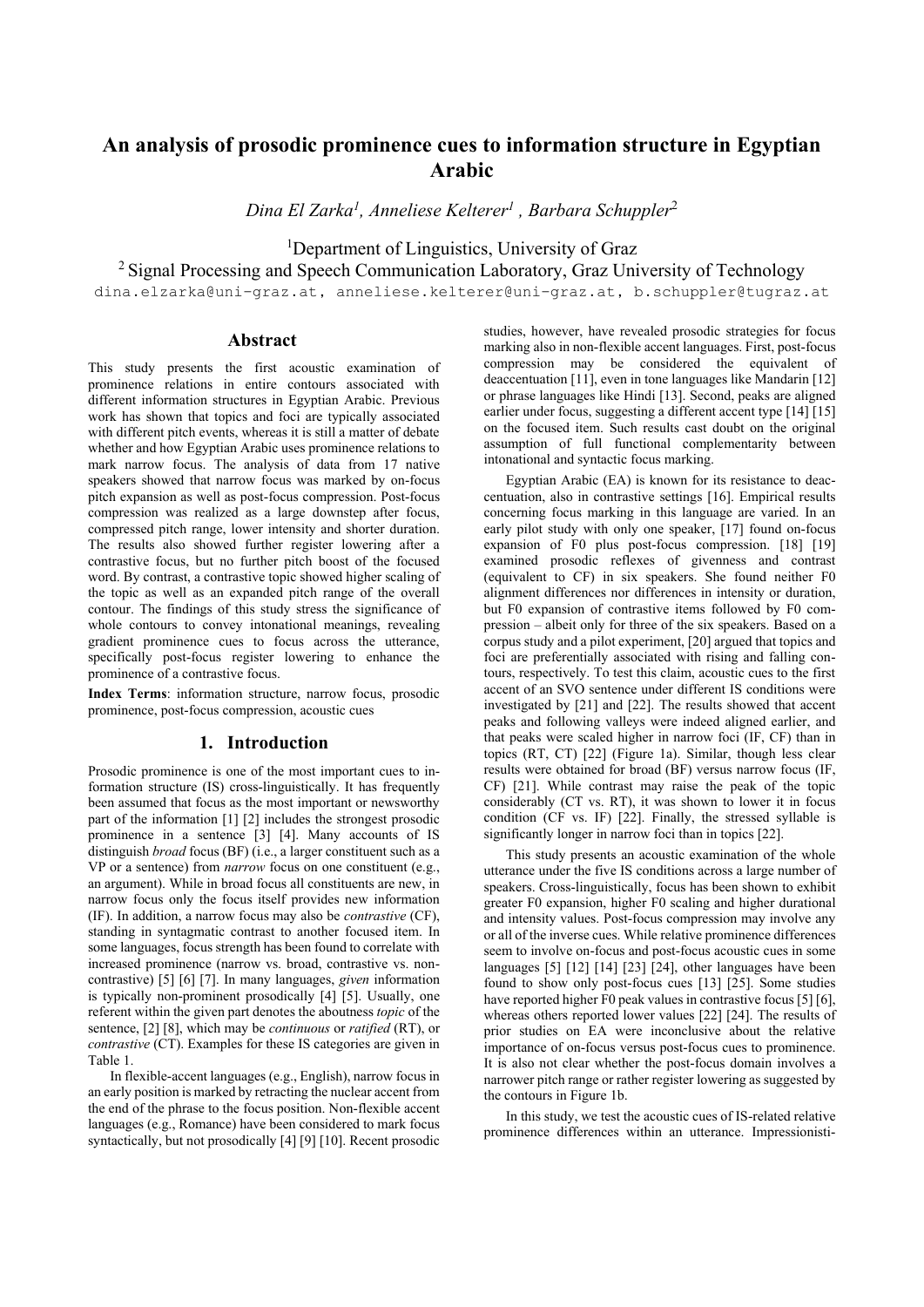cally, our data<sup>1</sup> suggests that most speakers shift the main prominence to the first word when under narrow focus and distribute prominence evenly in broad focus. Some speakers tend to reduce the prominence of topic constituents. To shed more light on these issues, we investigate the acoustic make-up of the on-focus, post-focus, on-topic and post-topic domains in terms of scaling, pitch range, duration and intensity using relative and absolute measures.



Figure 1. *F0 contours on a) the target word and b) the whole sentence (BF=black, contrastive CF=cyan, IF=dark blue) and topic (RT=red, CT=magenta) for a female speaker.*

### **2. Method**

#### **2.1. Speech material**

We used the data of 17 native speakers of EA (11 female, 6 male) aged between 22 and 78, born and raised in Cairo or Alexandria. All but one had university-level education and knowledge of some European language. The target sentences contained three words in the default word order SVO (Table 1). They were elicited in 6 mini-dialogues in all five IS conditions with 3 or rarely 4 repetitions. Participants were presented with the target sentence on a computer screen and listened to the prerecorded question stimuli. Sentences were recorded with a head-mounted microphone in a quiet room. Contextual information was provided to elicit more natural answers, specifically in the case of the "broad focus" question "What happened?", in order to avoid the topic construal of the subject. From a total of 1646 recorded items, 317 were excluded due to bad quality, disfluencies, a break after the target word or syntactic deviations. We only used those items for the analysis that were realized in one intonation phrase and exhibited downstep within the VP-domain (i.e. word  $2 + word 3$ ) (measured with a threshold of min. 7 Hz difference in maxF0 between the last two words, following [26]), leading to the exclusion of another 302 sentences, resulting in 1027 items from 17 speakers for the analysis.

All utterances were segmented manually into the three words: subject (W1), verb (W2) and object (W3). Additionally, the stressed syllables of each word were segmented (S1, S2, S3).

#### **2.2. Acoustic measures and statistical method**

F0 tracks were extracted automatically, manually corrected and smoothed using *mausmooth* [27] in *Praat* [28]. Then, all measures of F0 were normalized for speaker by converting Hz values to semitones with each speaker's overall mean F0 as a base for calculation (cf. [29]). Intensity values were extracted with *ProsodyPro* [30] and normalized on utterance level. We calculated three absolute F0 measures (*MaxW1, MinW3, RangeU*), two relative F0 measures (*MaxW1-MaxS2, MaxS2-MinW3*), three measures of mean intensity (*IntW1-IntW2, IntW2-IntW3, IntW3*) and two durational measures (*DurU, DurVP/DurU*; VP = W2+W3).

 $\overline{a}$ 

To test the effect of a narrow focus on the rest of the contour, we divided the range of the utterance into two intervals covering the initial word and the VP, respectively. Interval 1 (*MaxW1-MaxS2*) is a measure of register lowering and interval 2 (*MaxS2-MinW3*) is related to the pitch range of the VP-domain. To avoid the influence of a very late peak accent in the first word on the maxF0 of the second word, we measured the F0 difference between the maxima of W1 and S2 rather than W2.

For each acoustic measure, we built linear mixed effects regression models with the *lmer()* function of the *lme4 package* in R [31] (M\_Maxw1, M\_Minw3, M\_Rangeu, M\_Maxw1-Max<sub>S2</sub>, M\_Max<sub>S2</sub>-Min<sub>W3</sub>, M\_Int<sub>W1</sub>-Intw<sub>2</sub>, M\_Intw<sub>2</sub>-Intw<sub>3</sub>, M\_Intw3, M\_Dur<sub>U</sub>, M\_Durv<sub>P</sub>/Dur<sub>U</sub>). The dependent variable of each model was the respective acoustic measure. The independent variable of interest was *Condition* (CF = narrow contrastive focus; IF = narrow information focus;  $CT =$ contrastive topic;  $RT =$  ratified topic;  $BF =$  broad focus). We included the nuisance variables *Age* (group 1: 22-30 years; group 2: 31-59 years; group 3: 60-78 years), *Sex* (f, m) and *Repetition* (1-4), as well as the three nuisance variables in interaction with *Condition*. We included *Speaker* (n = 17) and *Sentence*  $(n = 6)$  as random variables. In the models of the three intensity measures, we excluded the data of four speakers due to background noise ( $n = 248$ ). We fit the models by performing a stepwise backward regression with the *step()* function in R and subsequent manual reduction. After each step, we compared models in an ANOVA, comparing AIC, BIC and degrees of freedom [32]. The next section presents estimated marginal means (EMM), calculated with the *emmeans package* in R [33], and pairwise comparisons of the five conditions with Bonferroni correction averaged over the levels of the nuisance variables (if present in the final models). The data, the standard outputs of the final models and emmeans results can be found on www.dinaelzarka.com (Publications).

Table 1: *Target sentence in five IS conditions.*

| hali:ma najjimit ama:ni.   |                                                |
|----------------------------|------------------------------------------------|
| 'Halima put Amani to bed.' |                                                |
| BF                         | How come, it's so quiet in here today?         |
| IF                         | Amani's fast asleep. Who put Amani to bed?     |
| CF                         | <b>Who</b> put Amani to bed, Halima or Nabila? |
| RT                         | What did Halima do?                            |
| CT                         | Nabila set the table, but what did Halima do?  |

# **3. Results**

# **3.1. Speaker-specific strategies**

Like prior studies [19][21], we found speaker-specific strategies of IS realization. Figure 2 shows different pitch strategies, exemplified by two F0 measures in three speakers. While speaker M03's topic sentences (RT and CT) have a narrow overall pitch range (height of column), those of F10 are realized in a wider pitch range. While M03 and F10 strongly compress the pitch range of the VP after focus (*MaxS2-MinW3*; orange), speaker F03 shows an expanded pitch range in RT sentences and hardly any difference among the other conditions. For the first downstep interval (*MaxW1-MaxS2*; blue), the utterances of M03 and F10 show a considerably larger step

<sup>&</sup>lt;sup>1</sup> Parts of this data set were used in [21] and [22].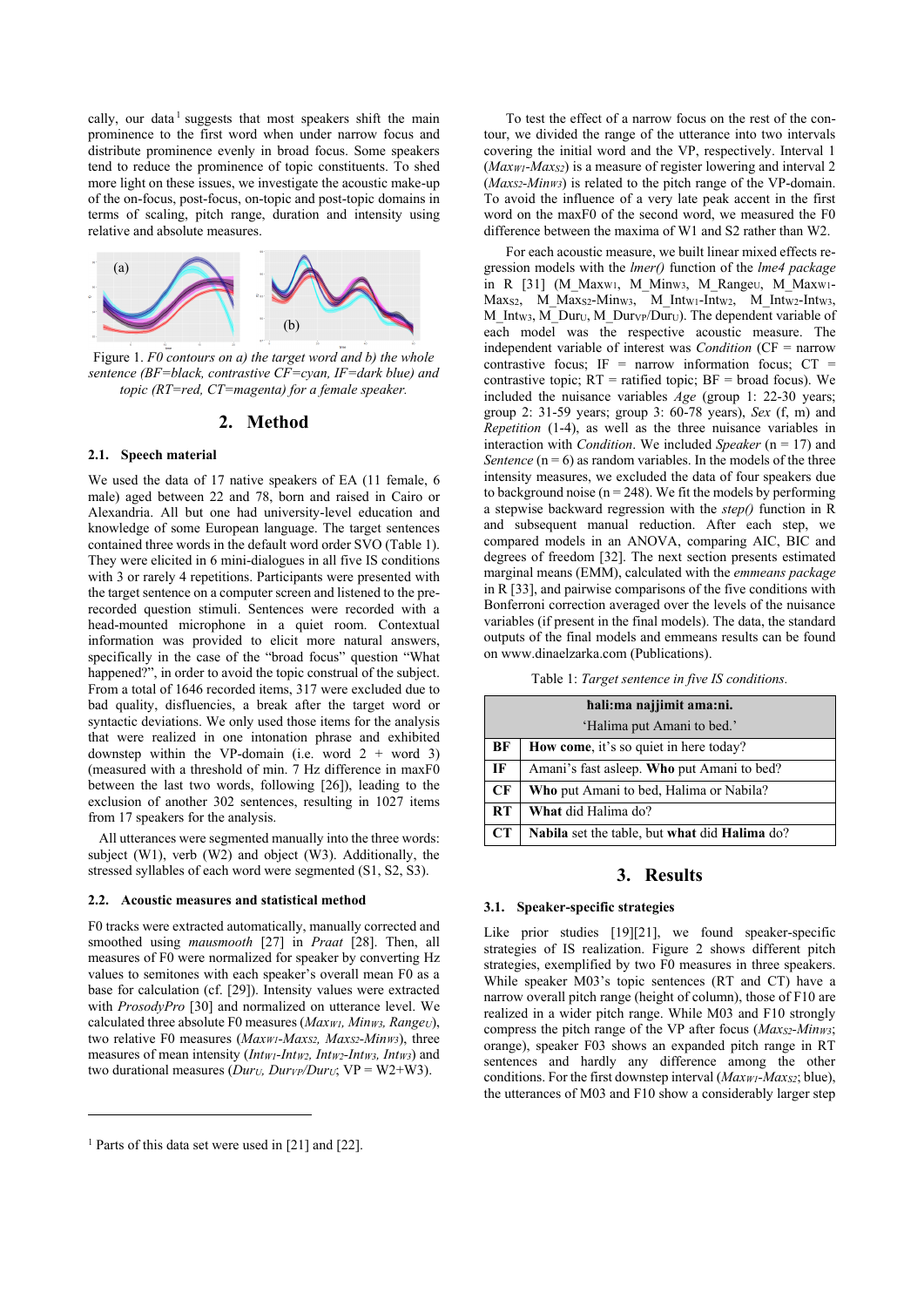down from the peak to the level of the following stressed syllable in narrow focus than in the other conditions. Generally speaking, a large downstep and a compressed pitch range after focus are more frequent as is shown by the statistical analysis of the pooled data in 3.2.



Figure 2. *Total pitch range (height of column), interval 1 (bottom, blue) and interval 2 (top, orange) for speakers F03 (left) and F10 (middle) and M03 (right). IS conditions are CF, IF, CT, RT and BF, from left to right.*

#### **3.2. Statistical analysis across speakers**

#### *3.2.1. Whole contour*



Figure 3. *EMMs (CI in blue) of (a) maxF0 in W1(M\_MaxW1), (b) minF0 in W3 (M\_MinW3), (c) total pitch range (M\_RangeU) and (d) total duration of the utterance (M\_DurU).* 

Figure 3 shows the results for the measures of the whole contour. CF, IF and BF showed the highest peaks in the first word (*MaxW1*) with slightly lower values for BF than IF, while values in the RT condition were lower than in all other conditions. *MinW3* values were significantly lower for CF than all other conditions and significantly higher for BF than for CT. *Range<sup>U</sup>* was significantly higher for CF and IF than for all other conditions and significantly lower for RT than for CT and BF. *Dur<sup>U</sup>* was significantly lower for CF than all other conditions.

These results show that while BF patterns with the topic sentences regarding F0 range, it patterns with narrow foci regarding peak scaling. Lower peak values in CF than in IF (although not significant) replicate the results reported in [22]. The lower F0 values at phrase end (*MinW3*) suggest stronger register lowering after a contrastive focus compared to all other conditions, even to IF (cf. also 3.2.3). Initial peaks of BF sentences are nearly as high as in narrow foci, but the slope of the contour is shallower and ends higher. Furthermore, there is

a considerable peak lowering in RT, while RT, BF and even IF utterances end at similar pitch levels. Thus, the narrow pitch range in RT seems to be predominantly due to the lower scaling of the initial peak, while the wider pitch range of CT sentences results from both a higher peak and a lower value at the end of the utterance. At the same time, contrast raises the register of the topic word (CT) and slightly expands the pitch range of the whole utterance compared to an RT-sentence.

#### *3.2.2. Initial downstep*



Figure 4. *EMMs (CI in blue) of (a) initial F0 downstep (M\_MaxW1-MaxS2) and (b) intensity drop between W1 and W2 (M\_IntW1-IntW2).* 

Figure 4 shows the results for the first interval in terms of F0 and intensity drop. Both models clearly differentiate between two groups: the narrow focus group (CF and IF) and all other IS conditions. *MaxW1-MaxS2* was significantly higher in CF and IF than for all other conditions with the value in CF being significantly higher than in IF. The same applies to BF compared to RT. *IntW1-IntW2* was significantly higher for CF and IF than for all other conditions, with higher values for CF. BF had higher *IntW1-IntW2* values than CT.

These results suggest that F0 downstep and intensity drop are specifically strong after a contrastive focus. Although the F0 and intensity models show the same overall patterning, they are not fully parallel concerning the differences between CT, RT and FB. While F0 downstep is especially small after a ratified topic (RT), it is larger in the BF condition (cf. also the higher scaling of the peak in W1, 3.2.1). Some speakers realize ratified topics in a compressed pitch range and some utterances even show an upstep of the accent in *W2*. Thus, pooled across speakers, the first downstep was very small in the RT condition. The significant intensity difference between CT and FB may result from the strategy of some speakers to place the strongest accent of the phrase on the first word of the VP in the CT condition. Together with the F0 and intensity results reported for the second interval (3.2.3, Figure 5), this shows that intensity and F0 are not completely correlated, but that they may be varied independently to a certain degree.

#### *3.2.3. Post-focus compression*

Figure 5 shows the results for the second interval. *MaxS2-MinW3* was lower for CF and IF than for all other conditions, with the lowest values in CF. Lower *MaxS2-MinW3* values in RT compared to CT and BF were only marginally significant. CF had significantly higher *IntW2-IntW3* values than all other conditions, except for IF. *IntW2-IntW3* was also significantly higher in IF than RT and BF. CF and IF had lower  $\overrightarrow{D_{\mu\nu\rho}}/D_{\mu\nu}$ values than all other conditions. CT had higher *Durve*/*Dury* values than RT and BF, and values in RT were significantly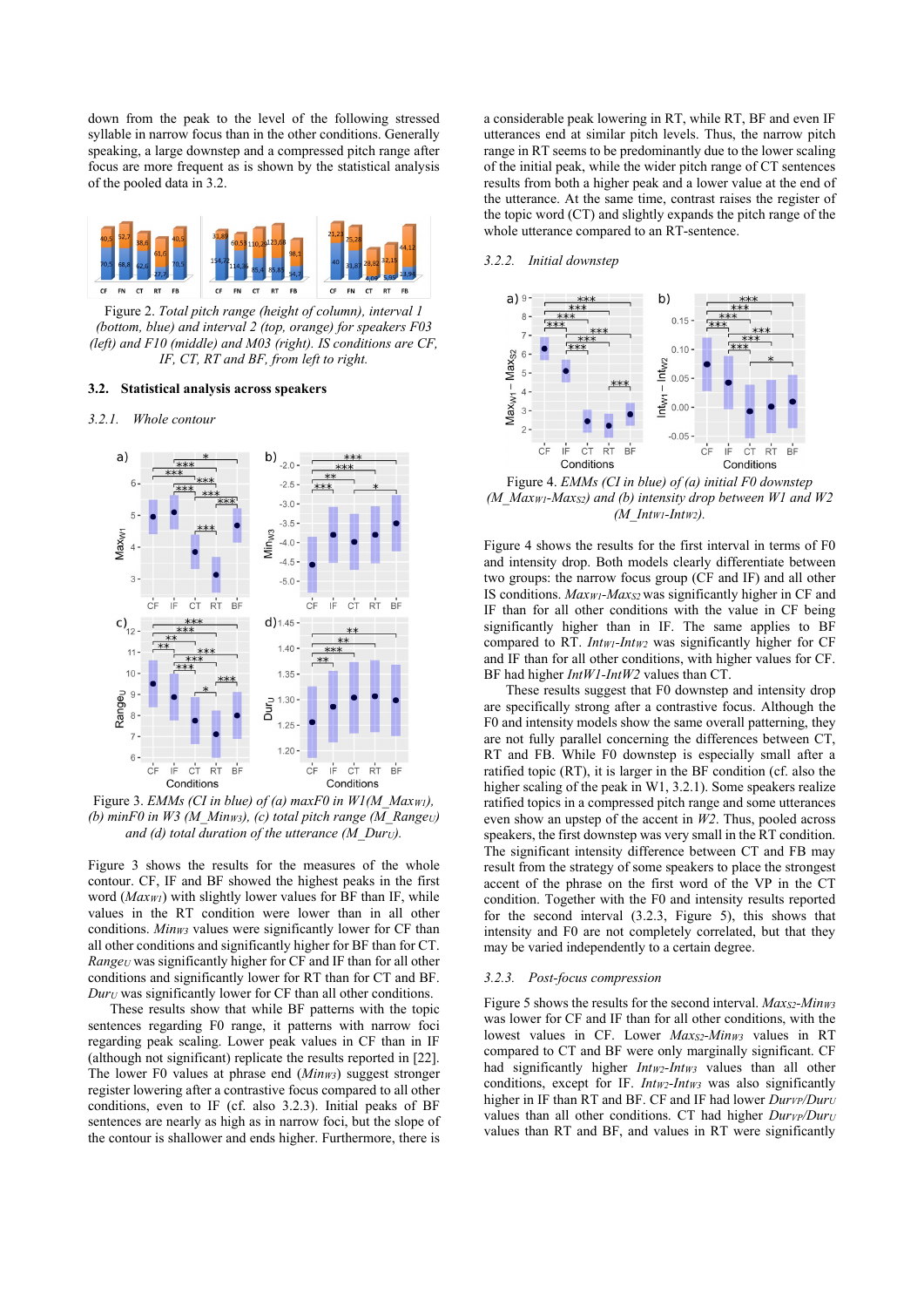higher than in BF. CF and IF had significantly lower *IW3* values than all other conditions, with the lowest values in CF and a significant difference between CF and IF.



Figure 5: *EMMs (CI in blue) of (a) the second F0 interval (M\_MaxS2-MinW3), (b) mean intensity difference between W2 and W3 (M\_IntW2-IntW3), (c) relative duration of the VP (M\_DurVP/DurU) and (d) mean intensity of W3 (M\_IntW3).*

The results for the second F0 interval (Figure 5a) suggest a distinction between the narrow focus group and the other IS conditions in terms of post-focal compression, being a mirror image of the initial downstep model (Figure 4a) with two notable differences. First, the distinction between the narrow focus group and all other IS-conditions is less pronounced, and second, interval 2 in RT sentences does not show the inverse relation to interval 1. That is, while RT shows the lowest downstep from the W1 to S2, it does not show the widest pitch range of the VP. Rather, the pitch range is narrower in RT than in CT and BF sentences, even though this difference is only marginally significant. This result is in accordance with the narrower overall pitch range for RT utterances. It furthermore shows that the narrower pitch range is not only due to the narrow range of the ratified topic itself, but also of the VPdomain. The F0 model also shows slightly stronger compression after CF than after IF. Likewise, there were larger intensity differences within the VP-domain between the narrow focus sentences and most other conditions. There is, however, no significant difference between CF and IF on the one hand and IF and CT on the other hand. A clearer picture is drawn by the absolute mean intensity values in the last word (Figure 5d). In sum, the larger drop in intensity within the VP domain and specifically the lower values in W3 clearly suggest that the intensity in the final word is strongly diminished after a narrow focus, specifically after a contrastive narrow focus.

The results of the duration measure (Figure 5c) differentiate between the narrow focus group and the other IS conditions, which also exhibit significant differences between each other. The longer duration of the VP in the CT condition matches its wider pitch range (Figure 5a) and lower F0 at phrase end (Figure 3b). These results suggest that speakers expend more effort on the comment part (encoded by the VP), which is also contrastive in the context of the question used to elicit the target sentence (see Table1). When two topics are in contrast, the comments about these topics are also contrastive. Finally, the high compression values after a contrastive focus together with the very low values at phrase end suggest that the whole VP is realized in a lower pitch register in the CF condition compared to the other IS conditions, which we interpret as a stronger register lowering.

# **4. General discussion**

This study investigated prosodic prominence cues to information structure in entire utterances. Our analysis of the pooled data showed a clear marking of narrow focus by relative prominence. This was realized by all three investigated acoustic cues, both in the focused word and in the post-focus domain as shown for many languages [11]: higher on-focus scaling and post-focus compression of pitch range as well as post-focus register lowering, lower intensity values and shorter duration of the post-focus domain and a very weak articulation at phrase end.

The CF results suggest that F0 lowering and lower intensity at the end of the phrase are important cues to relative prominence: while contrastive foci themselves were scaled even lower than non-contrastive foci, their higher relative prominence seems to be achieved by post-focus compression and additional register lowering after focus.

Another interesting result is the high scaling of the first peak in BF sentences, which groups BF with the narrow foci in this respect. This can be interpreted as a reflex of focus or novelty. In contrast, the lower scaling of ratified topics suggests that givenness induces register lowering. Both results are thus in line with the claim that focus raises the register and givenness lowers it [34]. Furthermore, a contrastive topic exhibits a higher pitch peak and an expanded register. However, contrast not only enhances the prominence of the contrastive topic itself, but also of the following comment by expanding its pitch range. All these results match the results obtained in a corpus study of spontaneous speech in EA [35].

Although the present study showed similar results for F0, intensity and duration, there were also some differences between them. For narrow focus sentences, we found specifically low intensity values at the end of utterances, while F0 downstep between W1 and W2 was a clearer cue to narrow focus than a local drop in intensity. In sum, the findings show prosodic reflexes of information structure across the entire contour as well as some independence of the individual cues.

Finally, our data also showed different speaker-specific strategies as reported by [19] and [21], which were not investigated here. In future work, we intend to examine the different speaker-specific strategies relating to whole tunes as well as their individual components to reveal the phonetic and phonological means to mark IS structure in EA. Specifically, we will relate the local acoustic cues of the first accent to the global cues of the whole contour investigated in this study.

## **5. Acknowledgements**

The work by Anneliese Kelterer was funded by grant P-32700- N and Barbara Schuppler by grant V-638-N33, both from the Austrian Science Fund. We would like to thank Katerina Petrevska and Benjamin Daniczek for creating the segmentations and all our speakers for their contribution.